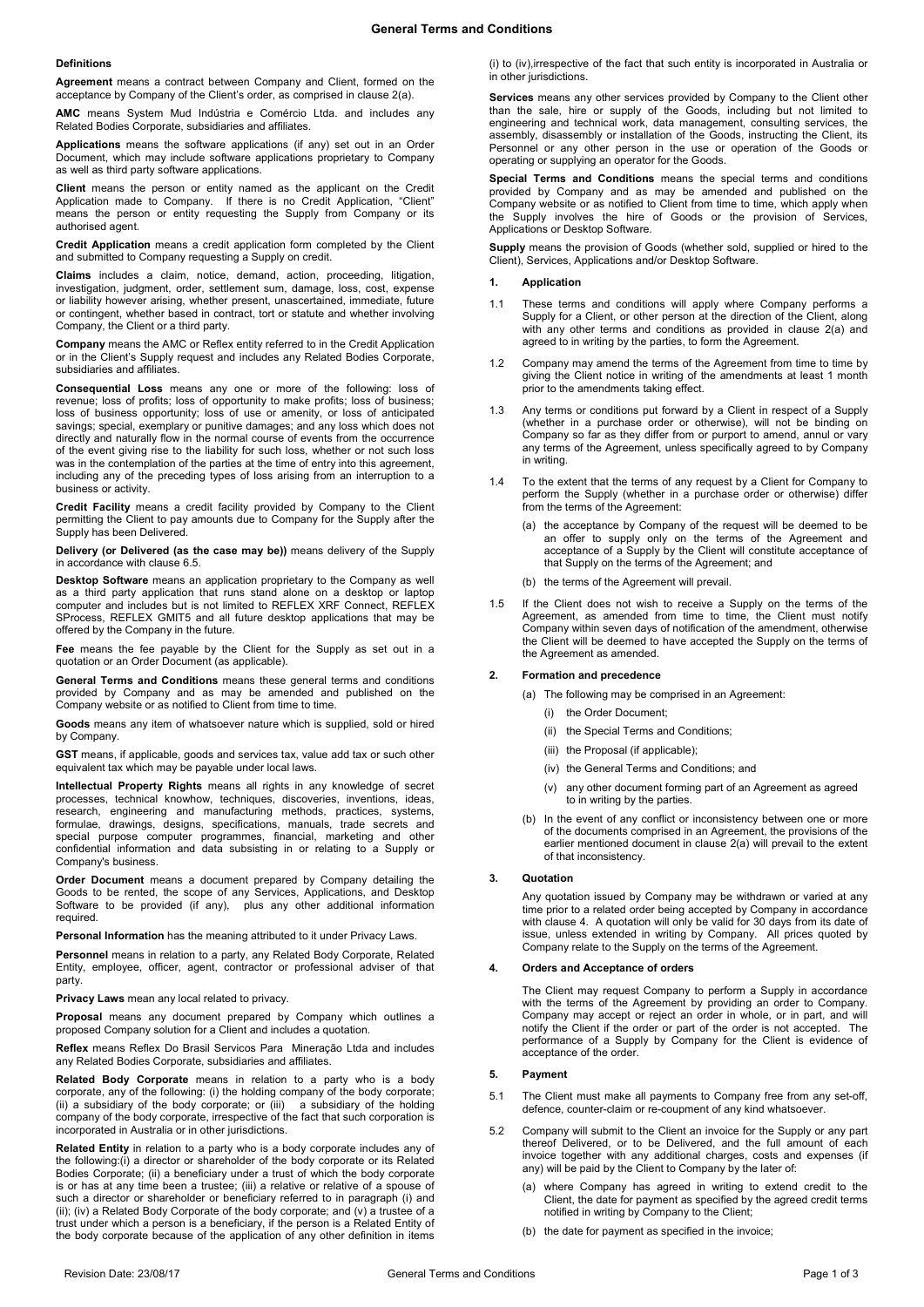- (c) 7 days from the date of Delivery; and
- (d) such other date as agreed between the parties in writing.
- 5.3 Company reserves the right to issue an invoice for partial Deliveries and Deliveries delayed at the request of the Client.
- 5.4 Company may, with prior written notice to the Client, offset any amount due from Company to the Client against any amount due from the Client to Company, whether in connection with the Supply or otherwise.
- 5.5 Where Company agrees to extend credit to the Client, the Client must make payments when so required to ensure the total amount outstanding from time to time remains within the credit limit determined by Company.
- 5.6 If the payment is subject to any tax or regulatory fee from a foreign jurisdiction, the Client shall inform Company of the applicable tax rates and fees prior to the issuance of the applicable invoice so that Company may gross-up such invoices so that the payment is made to Company free of any such with taxes or fees.
- 5.7 At the discretion of Company the country where the Client is located may be the place of payment of the obligations under the Agreement.
- 5.8 Company may, with the prior written consent of the Client, increase the Fee every 12 months from the first of July and at such other times agreed between the parties.

## **6. Delivery**

- 6.1 The time within which Company may advise the Client that it will make Delivery of the Supply will be regarded as a best estimate, but will not be guaranteed and may be subject to extension to cover delays caused by or contributed to by weather, industrial action, manufacturers or suppliers, fire or any other cause beyond the control of Company. No responsibility, liability or Claim will be accepted by Company for the consequences of any such delay(s).
- 6.2 If, as a result of causes beyond Company's reasonable control, Company determines that it will not be able to deliver all or part of the Supply within a reasonable timeframe, either party may terminate the relevant Agreement by means of written notice to the other party with immediate effect. Company agrees to indemnify the Client for the direct additional costs incurred as a result of such termination, and otherwise both parties release each other from any Claims in relation to the Agreement and in respect of the termination.
- 6.3 Delivery of the Supply may be effected as a whole, or in separate parts with prior agreement of the parties.
- 6.4 If the Client requests Company to delay Delivery of any or all of the Goods, Company may agree to store the Goods, with such storage to be at the Client's expense.
- <span id="page-1-0"></span>6.5 Where applicable, Company will deliver the Goods to the Client in accordance with the Agreement or, if not specified or otherwise agreed by Company in writing, by delivering the Goods ex works (as that term is defined in the Incoterms 2010) or such other location within Brazil as nominated by Company acting reasonably (**Delivery Point**).
- 6.6 If the Delivery Point is Company's premises, the Client must remove the Goods from the Delivery Point within 14 days of the date of Delivery.

#### **7. Inspection**

- 7.1 The Client must inspect the Supply as soon as practicable on Delivery.
- <span id="page-1-2"></span>7.2 Subject to clause [8,](#page-1-1) no Claim for shortages or damages or defective Supply may be made against Company unless written notice of such claim is received by Company within 3 days after Delivery. Upon such notice Company reserves the right to rectify any shortage or damages or defective Supply at its own expense and within reasonable time after notification by the Client.
- 7.3 Subject to clause [8,](#page-1-1) if the Client fails to notify Company in accordance with clause [7.2,](#page-1-2) the Client will be deemed to have accepted the Supply.

## <span id="page-1-1"></span>**8. Warranties and Exclusions**

- 8.1 Subject to any warranties which are implied by law and cannot otherwise be excluded, Company excludes all other warranties, guarantees, terms, conditions or liability in relation to the Supply.
- 8.2 To the extent that Company's liability cannot be excluded by law, Company's liability with respect to the Supply will be limited to any one or more of the following as determined by Company in its absolute discretion:
	- (a) the cost of replacing the Goods or resupplying the Services; or
	- (b) the cost of having the Goods repaired or Services resupplied.
- 8.3 The Client agrees that it has made its own enquiries as to the suitability of the Supply (or any part of the Supply) for the Client's intended use and the Client has not relied upon any statement, representation or information provided by or on behalf of Company in respect of the Supply (including the use of the Supply).
- 8.4 The Client agrees to take all reasonable steps to mitigate any loss or damage it suffers or incurs.

## <span id="page-1-6"></span>**9. Limitation of liability**

- <span id="page-1-4"></span>9.1 Subject to claus[e 9.2,](#page-1-3) Company's total potential liability arising out of or in connection with its performance of its obligations pursuant to the Agreement or in respect of the Supply, including without limitation any negligent acts or omissions, is limited as follows:
	- (a) Company shall have no liability to the Client for any Consequential Loss; and
	- (b) Company's total aggregate liability for any and all loss or damage, however arising, is capped at the GST exclusive aggregate price paid by the Client to Company under the Agreement for the specific Supply that gave rise to the loss or damage in question or the amount of US \$50,000 whichever is less.
- <span id="page-1-3"></span>9.2 The limitations in clause [9.1](#page-1-4) do not apply to the extent that any loss or damage is directly attributable to fraud or wilful misconduct by Company.

#### <span id="page-1-7"></span>**10. Release and Indemnity**

- <span id="page-1-5"></span>10.1 The Client releases and discharges Company from all Claims and demands on Company and any loss or damage whatsoever and whenever caused to the Client or any other person of any nature or kind and indemnifies and holds Company harmless from and against all liabilities, losses, damages, costs or expenses incurred or suffered by Company and from and against all Claims made against Company, arising in either case as a result of, or which has been contributed to by:
	- (a) the Client's breach of any of its obligations under the Agreement;
	- (b) the Client's failure to comply with any laws, rules, standards, or regulations applicable to the Agreement or the Supply;
	- (c) the Client's failure to keep any Goods which are the property of Company safe and secure;
	- (d) any use of the Goods contrary to any instructions or warnings given by Company or the manufacturer of the Goods;
	- (e) any other negligence or any breach of duty by the Client;
	- (f) any compliance or adherence by Company with any instruction by the Client; or
	- (g) any reliance by Company on any representation by the Client.
- 10.2 The parties agree and acknowledge that, for the purposes of clause [10.1,](#page-1-5) a reference to the Client includes the Client's agents, employees, directors, representatives and contractors and any person or party who uses the Supply or claims an interest in the Goods as a result of a transaction with, or otherwise with the permission of, the Client.

## <span id="page-1-8"></span>**11. Default by the Client**

- 11.1 In the event the Client:
	- (a) Breaches or is alleged to have breached the Agreement and fails to rectify such breach when requested by the Company;
	- (b) threatens or is likely to become subject to any insolvency, administration or bankruptcy;
	- (c) has made any false, inaccurate or misleading statements having a material effect in relation to the making of the Agreement or any related or collateral document; or
	- in Company's opinion, acting reasonably, has a material adverse change in their financial condition;
	- Company may, without prejudice to any other rights:
	- (e) refuse to perform a Supply except where payment in full has been received by Company prior to a Supply; and
	- (f) retain (where applicable) all moneys paid on account of any Supply.
- 11.2 If the Client defaults in paying any invoiced amount or any amount otherwise due and owing from the Client to Company, and fails to rectify such default within seven (7) days of a written request from the Company to do so:
	- (a) Unless otherwise agreed in writing by Company the Client must pay interest on the highest debt balance of each calendar month on monies owing by the Client to Company calculated daily from the date the amount became payable to the date of payment at a rate per annum which is the sum of 3% and the rate advised by the Company's bank as the rate charged by the Company's bank on overdrafts in excess of \$100,000; or interest costs awarded by the courts, whichever is the greater, and
	- (b) any unpaid amount together with interest and any other expenses becomes a debt due by the Client to Company and the Client must pay Company's reasonable costs of any enforcement action, including, but not limited to, any legal costs.

## <span id="page-1-9"></span>**12. Survival**

- (a) All obligations of the parties under an Agreement will survive the expiration or termination of the Agreement to the extent required for full observance and performance.
- (b) The following clauses survive termination of the Agreement: clause [9](#page-1-6) (Limitation of Liability); clause [10](#page-1-7) (Release and Indemnity);